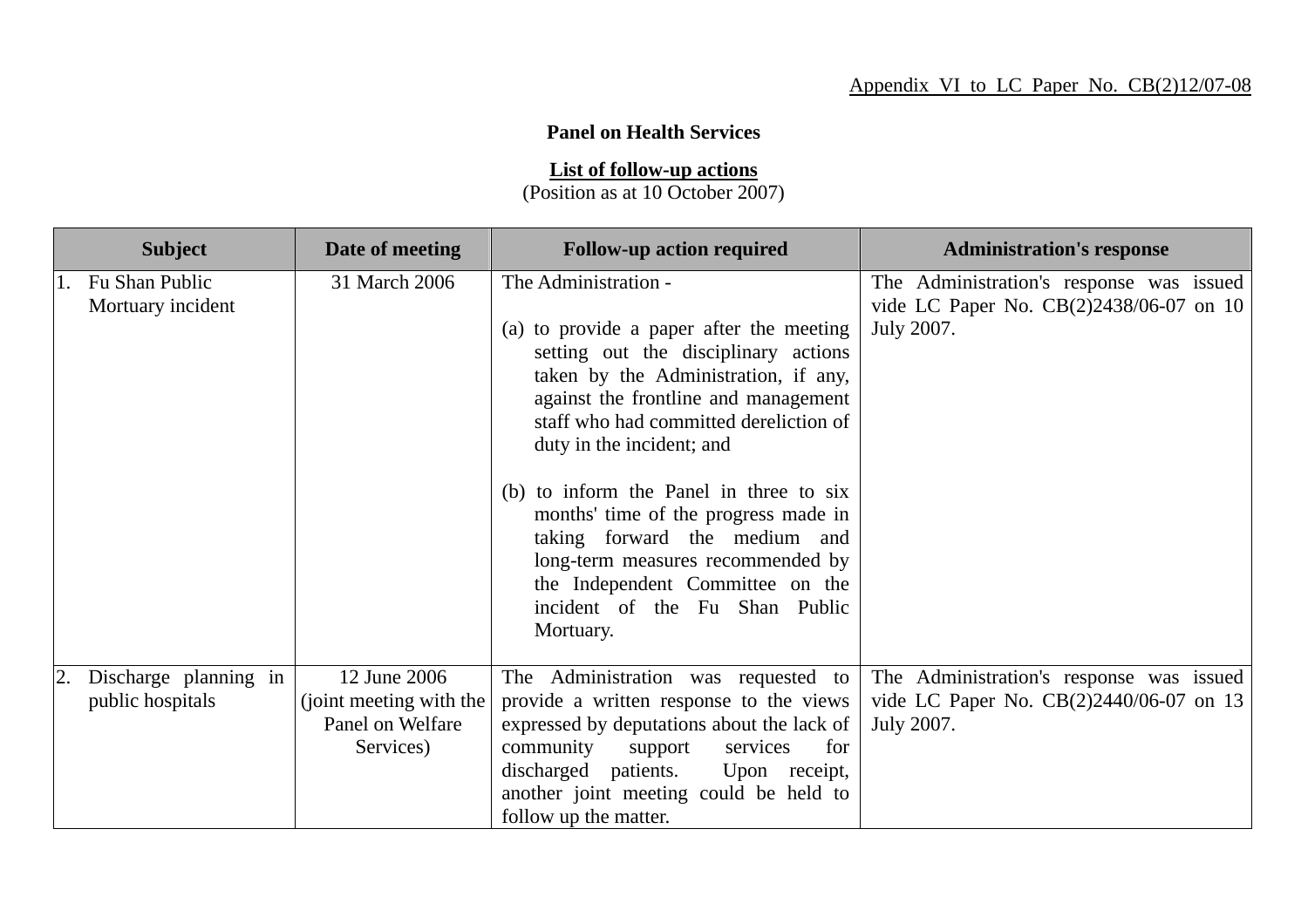| <b>Subject</b>                                                                               | Date of meeting  | <b>Follow-up action required</b>                                                                                                                                                                                                                                                                                                                                                                                                                                                                                                                                                                                                                             | <b>Administration's response</b>                                                                  |
|----------------------------------------------------------------------------------------------|------------------|--------------------------------------------------------------------------------------------------------------------------------------------------------------------------------------------------------------------------------------------------------------------------------------------------------------------------------------------------------------------------------------------------------------------------------------------------------------------------------------------------------------------------------------------------------------------------------------------------------------------------------------------------------------|---------------------------------------------------------------------------------------------------|
| 3. Review<br>of<br>the<br>Quarantine<br>and<br>Prevention of Disease<br>Ordinance (Cap. 141) | 12 February 2007 | The Administration was requested to<br>advise members in due course which<br>infections diseases would be added to the<br>list of notifiable diseases.                                                                                                                                                                                                                                                                                                                                                                                                                                                                                                       | The Administration's response was issued<br>vide LC Paper No. CB(2)2436 /06-07 on 9<br>July 2007. |
| Prevention and control<br>I4.<br>of HIV/AIDS                                                 | 12 March 2007    | The Administration was requested to<br>provide a response in writing to the<br>following -<br>(a) breakdown<br>of<br>the<br>programmes/projects supported by the<br>AIDS Trust Fund (ATF) by type and<br>amount involved in each of the past<br>five years;<br>(b) amount of funding for ATF for use in<br>the coming five years, as well as the<br>types of programmes/projects which<br>ATF intended to fund and the<br>percentage concerned;<br>(c) including AIDS patients, people who<br>were HIV positive and frontline AIDS<br>workers on the Advisory Council on<br>AIDS; and<br>(d) providing free HIV testing service to<br>non-local sex workers. | The Administration's response was issued<br>vide LC Paper No. CB(2) 2437/06-07 on 9<br>July 2007. |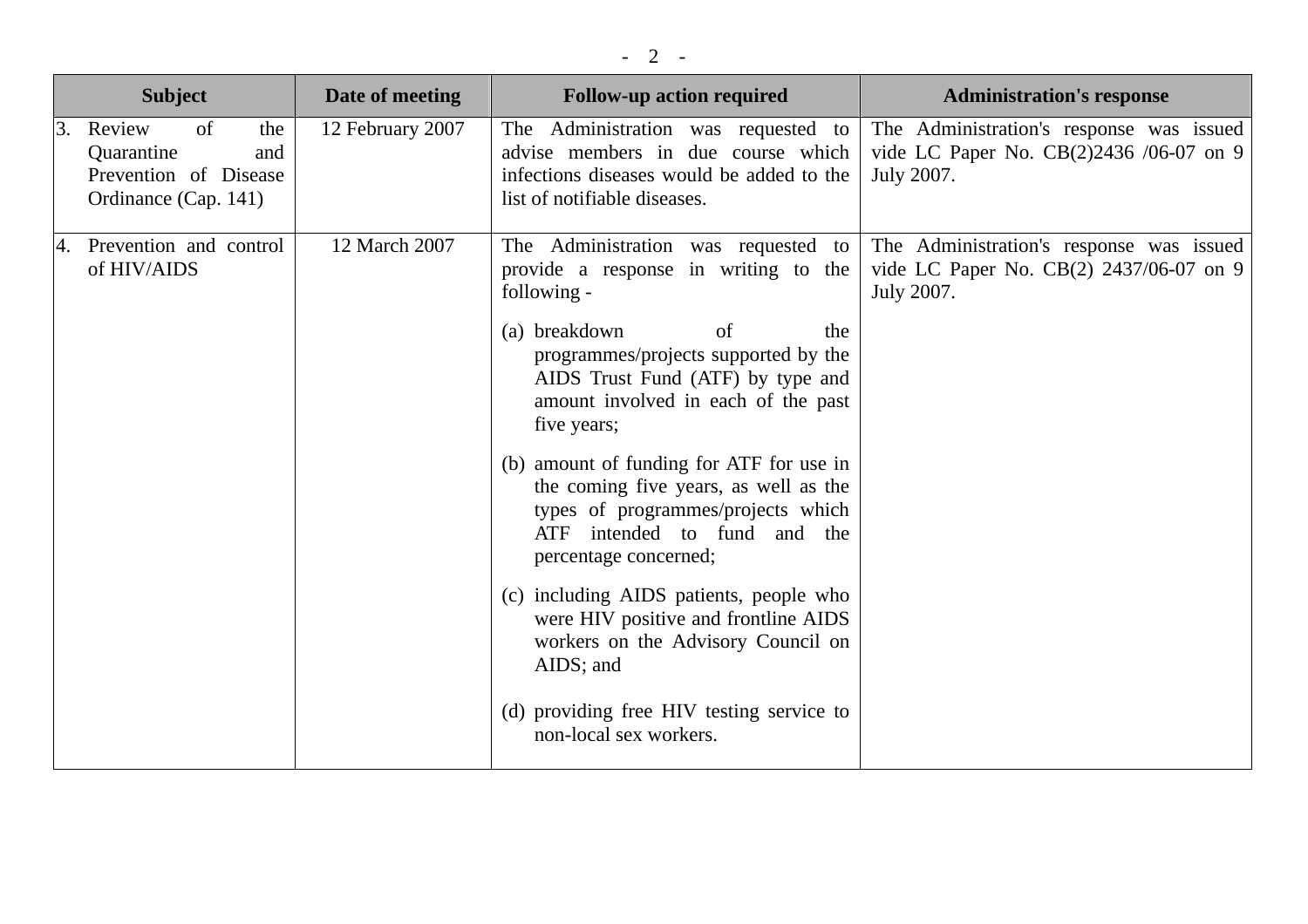|    | <b>Subject</b>                                                                                                                               | Date of meeting | <b>Follow-up action required</b>                                                                                                                                                                                                                                                                                                                                                                                                                                                                                                                                                                                                                              | <b>Administration's response</b>                                                                                                                                                                       |
|----|----------------------------------------------------------------------------------------------------------------------------------------------|-----------------|---------------------------------------------------------------------------------------------------------------------------------------------------------------------------------------------------------------------------------------------------------------------------------------------------------------------------------------------------------------------------------------------------------------------------------------------------------------------------------------------------------------------------------------------------------------------------------------------------------------------------------------------------------------|--------------------------------------------------------------------------------------------------------------------------------------------------------------------------------------------------------|
| 5. | Rationalisation<br>of<br>public hospital services                                                                                            | 2 April 2007    | The Administration was requested<br>to<br>provide the following information -<br>(a) bed-to-population ratio; health care<br>professional-to-population<br>ratio;<br>funding allocation for 2007-2008;<br>utilisation rates of various hospital<br>services and their associated median<br>waiting time; and types and capacities<br>of ambulatory and community care<br>services provided to day patients, in<br>each of the seven hospital clusters;<br>(b) re-organisation of services undertaken<br>in the past and its impact, if any, on<br>the districts served; and<br>(c) cross-cluster utilisation of hospital<br>services in the past three years. | The Administration's response was issued<br>vide LC Paper No. CB(2)2439/06-07 on 12<br>July 2007.                                                                                                      |
|    | Further discussion on<br>obstetric<br>service<br>the<br>charge for non-eligible<br>persons whose spouses<br>Hong<br>Kong<br>are<br>residents | 30 April 2007   | The Administration was requested to<br>provide a written response to the motion<br>passed by the Panel at the meeting on 16<br>April 2007 by early June 2007 at the<br>latest. The wording of the motion reads<br>as follows -<br>"本委員會對於衞生福利及食物局及醫院<br>管理局於今年 2 月初推行公立醫院內地<br>孕婦的新收費政策(39,000元/48,000元)<br>未有考慮對港人家庭(即父親爲香港居民<br>而母親爲準來港婦女之家庭)的影響表示<br>遺憾,並要求當局豁免港人家庭按新收<br>費政策繳費。"                                                                                                                                                                                                                                                                          | The effectiveness of the new obstetric service<br>arrangements (including the obstetric service)<br>package<br>charge)<br>and<br>complementary<br>immigration measures are being closely<br>monitored. |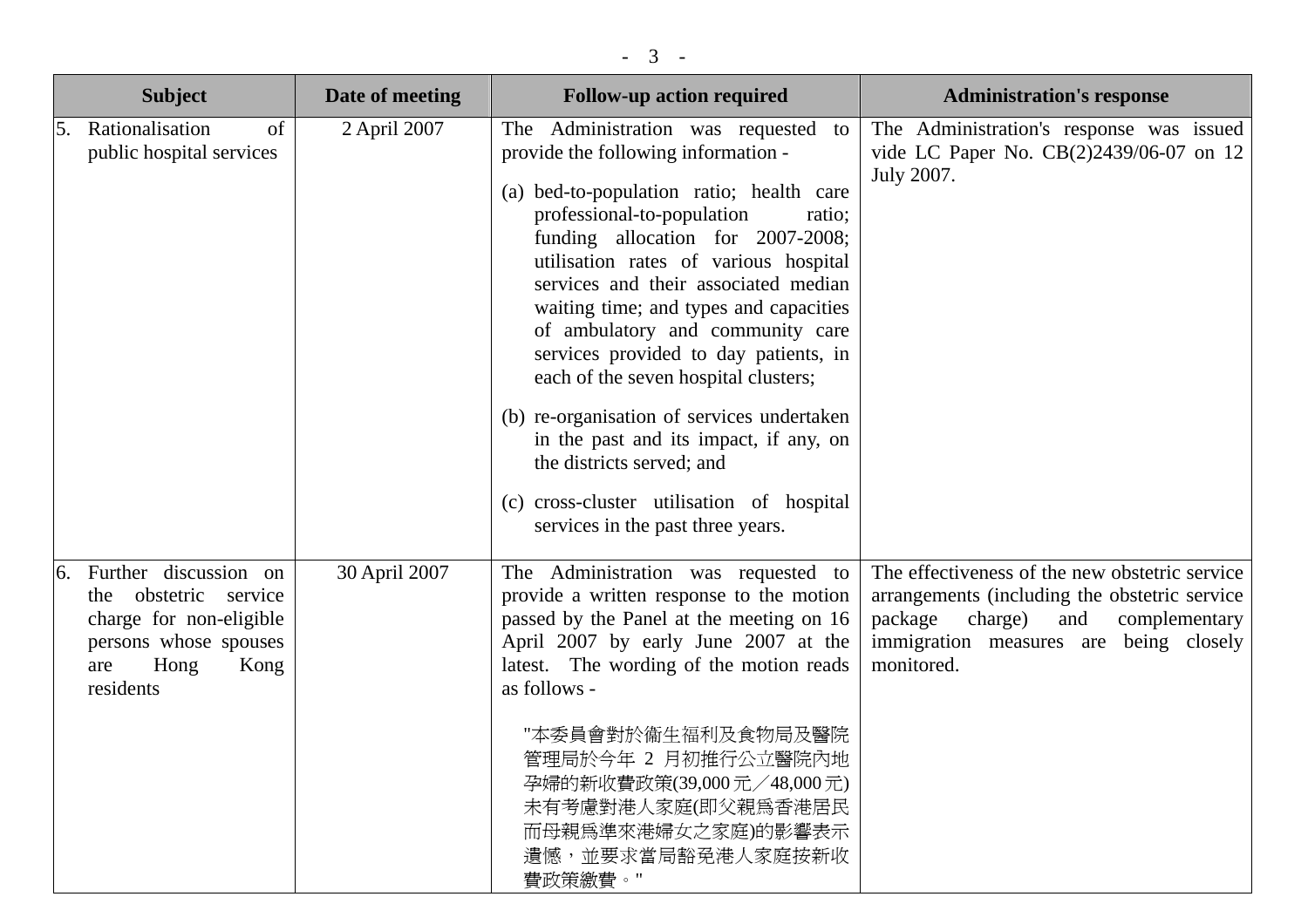| <b>Subject</b>                                                                     | Date of meeting | <b>Follow-up action required</b>                                                                                                                                                                                                                                                                                                                                                                                                                                                                                                                                          | <b>Administration's response</b>                                                                  |
|------------------------------------------------------------------------------------|-----------------|---------------------------------------------------------------------------------------------------------------------------------------------------------------------------------------------------------------------------------------------------------------------------------------------------------------------------------------------------------------------------------------------------------------------------------------------------------------------------------------------------------------------------------------------------------------------------|---------------------------------------------------------------------------------------------------|
|                                                                                    |                 | (Translation)<br>"That this Panel expresses regret that<br>the new obstetric package charge<br>$(\$39,000/\$48,000)$ implemented by the<br>Health, Welfare and Food Bureau and<br>the Hospital Authority in early February<br>this year for Mainland women giving<br>birth in public hospitals has failed to<br>take into account its impact on Hong<br>Kong families (i.e. those with the father<br>being a Hong Kong resident and the<br>mother a Two-way Permit holder), and<br>urges the Government to exempt these<br>families from the new fee charging<br>policy." |                                                                                                   |
|                                                                                    |                 | The Administration was also requested to<br>include in its written response to the Panel<br>the suggestion of refunding fees paid at<br>the time of booking for public obstetric<br>services if the delivery did not take place<br>eventually due to valid reasons such as a<br>miscarriage.                                                                                                                                                                                                                                                                              |                                                                                                   |
| of<br>Development<br>Chinese<br>medicine<br>clinics (CMCs) in the<br>public sector | 14 May 2007     | The Administration was requested to<br>provide information on the distribution of<br>public<br><b>CMCs</b><br>well<br>as<br>as<br>non-profiting-making<br>CMCs run<br>by<br>non-governmental<br>organizations<br>by<br>district.                                                                                                                                                                                                                                                                                                                                          | The Administration's response was issued<br>vide LC Paper No. CB(2)2534/06-07 on 19<br>July 2007. |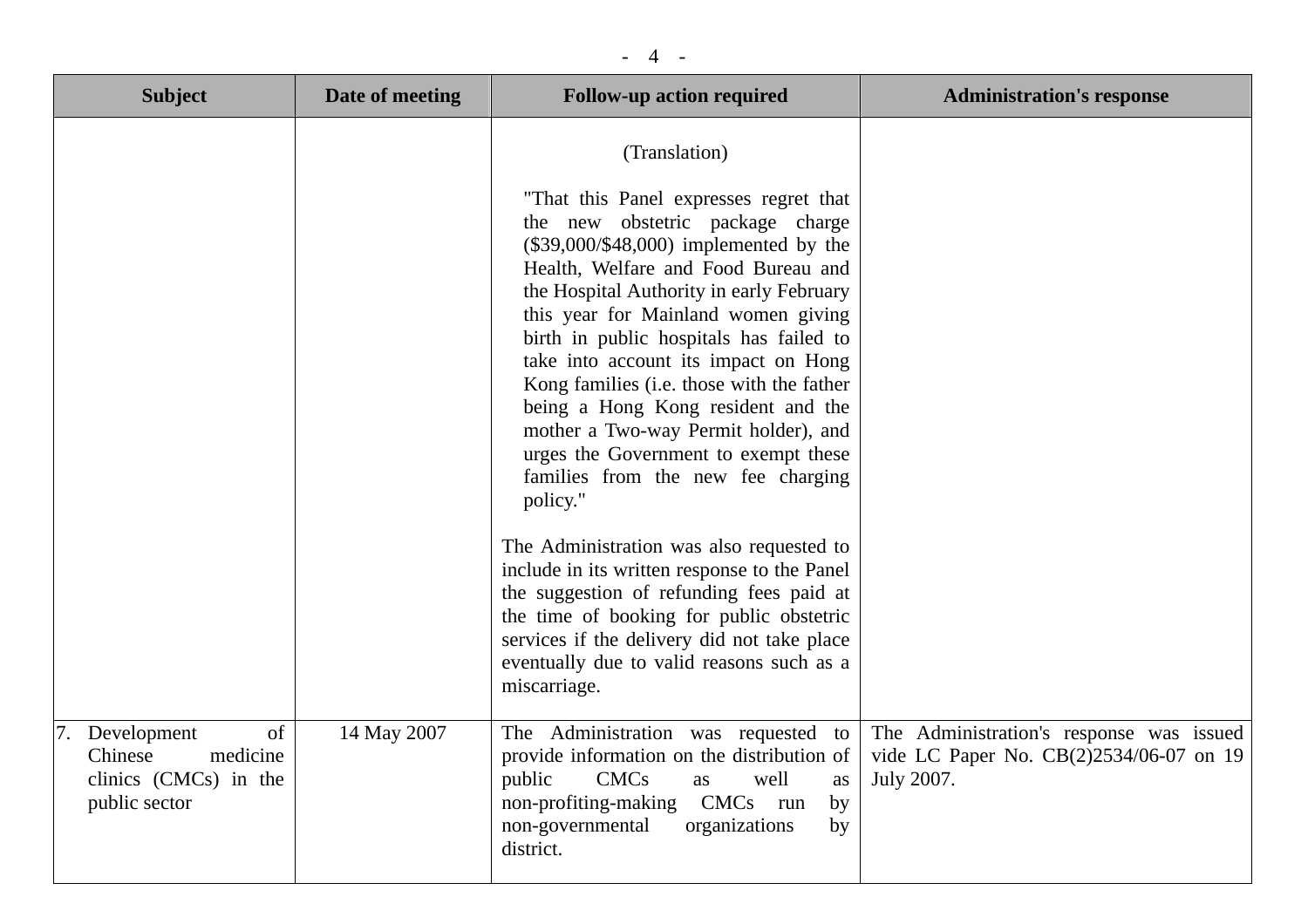|    | <b>Subject</b>                                                                            | Date of meeting | <b>Follow-up action required</b>                                                                                                                                                                                                                                                                                                                                                                                                                                                                                                                                                                                                                                                                                                                                                                                                                                    | <b>Administration's response</b>                                                                |
|----|-------------------------------------------------------------------------------------------|-----------------|---------------------------------------------------------------------------------------------------------------------------------------------------------------------------------------------------------------------------------------------------------------------------------------------------------------------------------------------------------------------------------------------------------------------------------------------------------------------------------------------------------------------------------------------------------------------------------------------------------------------------------------------------------------------------------------------------------------------------------------------------------------------------------------------------------------------------------------------------------------------|-------------------------------------------------------------------------------------------------|
| 8. | Progress<br>report<br>on<br>registration of Chinese<br>medicine<br>practitioners<br>(CMP) | 14 May 2007     | The Administration was requested -<br>(a) to provide information on why the<br>following two part-time undergraduate<br>degree courses in Chinese medicine<br>failed to fulfil the requirements of<br>recognised courses stipulated by the<br><b>Chinese Medicine Practitioners Board</b><br>(Practitioners Board) -<br>part-time undergraduate course in<br>(i)<br>Chinese Medicine offered by the<br>University of Xiamen and the Li<br>Ka Shing Institute of Professional<br>and Continuing Education, the<br>Open University of Hong Kong;<br>and<br>(ii) part-time degree course in Chinese<br>Medicine<br>offered<br>by<br>Jinan<br>University and the Hong Kong<br>College of Technology.<br>(b) to consider including in the training<br>course on examination skills organised<br>by the Department of Health the<br>frequent mistakes made by candidates; | The subject will be discussed in the Panel on<br>Health Services in the fourth quarter of 2007. |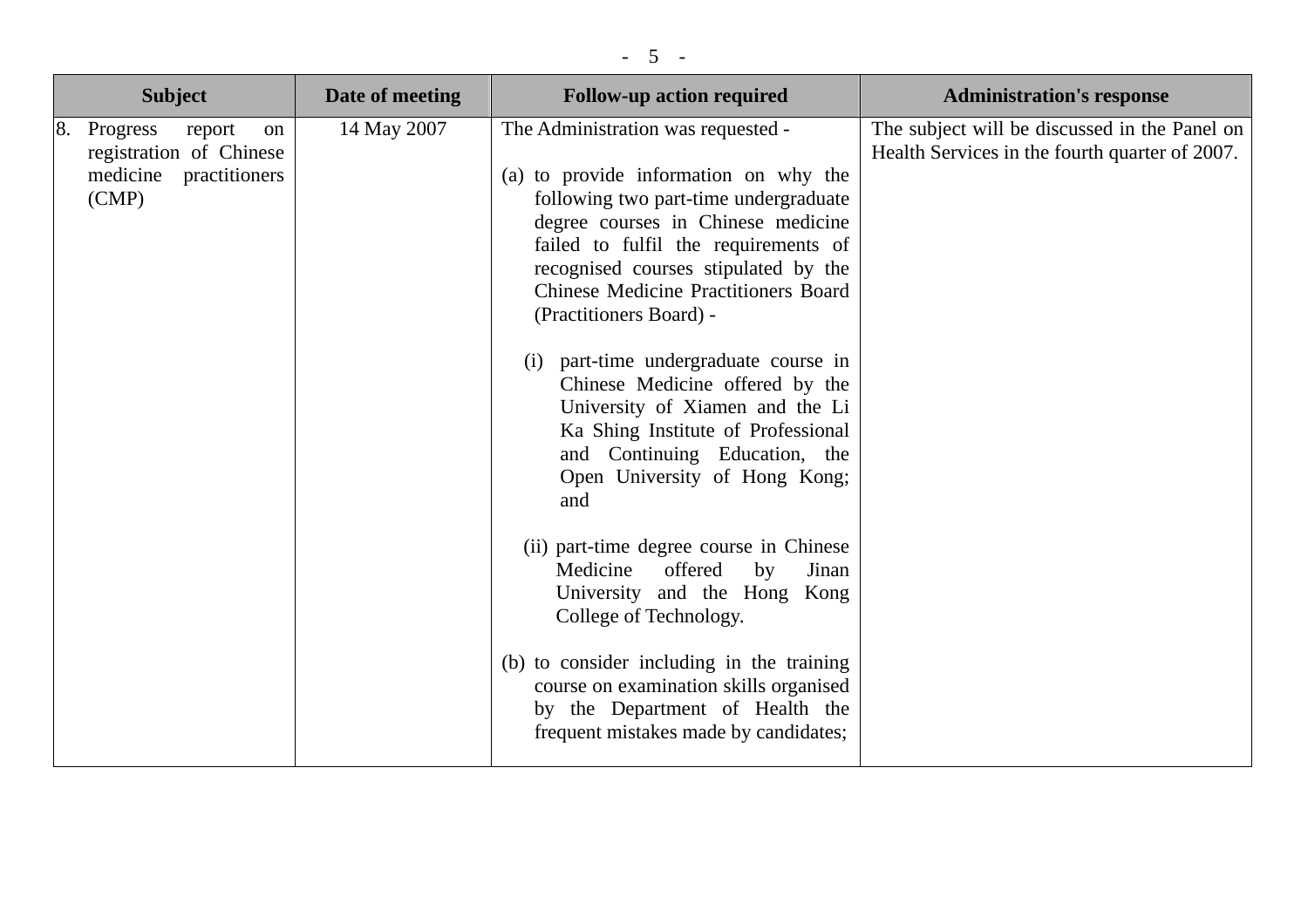## - 6 -

| <b>Subject</b> | Date of meeting | <b>Follow-up action required</b>                                                                                                                                                                                                                                                                                                                                                       | <b>Administration's response</b> |
|----------------|-----------------|----------------------------------------------------------------------------------------------------------------------------------------------------------------------------------------------------------------------------------------------------------------------------------------------------------------------------------------------------------------------------------------|----------------------------------|
|                |                 | (c) to convey to the relevant department<br>for consideration the suggestion of<br>including<br>fee-charging<br>courses<br>targetted at helping people to prepare<br>for the CMP Licensing Examination as<br>reimbursable courses<br>under<br>the<br><b>Continuing Education Fund;</b>                                                                                                 |                                  |
|                |                 | (d) to relay to the Chinese Medicine<br>Practitioners Board the suggestion of<br>the Hong Kong Medicine Workers<br>General Union of making available<br>answers to past examination questions<br>of the CMP Licensing Examination to<br>the public and members' view that<br>such practice was not unprecedented,<br>as detailed in paragraph 31 of the<br>minutes of the meeting; and |                                  |
|                |                 | (e) to expeditiously convene a meeting<br>Medicine<br>Chinese<br>between<br>the<br>Council of Hong Kong and institutes<br>whose Chinese medicine degree<br>courses were not recognised by the<br>Practitioners Board so as to resolve<br>the disputes over the eligibility for<br>undertaking the CMP Licensing<br>Examination, with Panel members<br>invited to attend the meeting.   |                                  |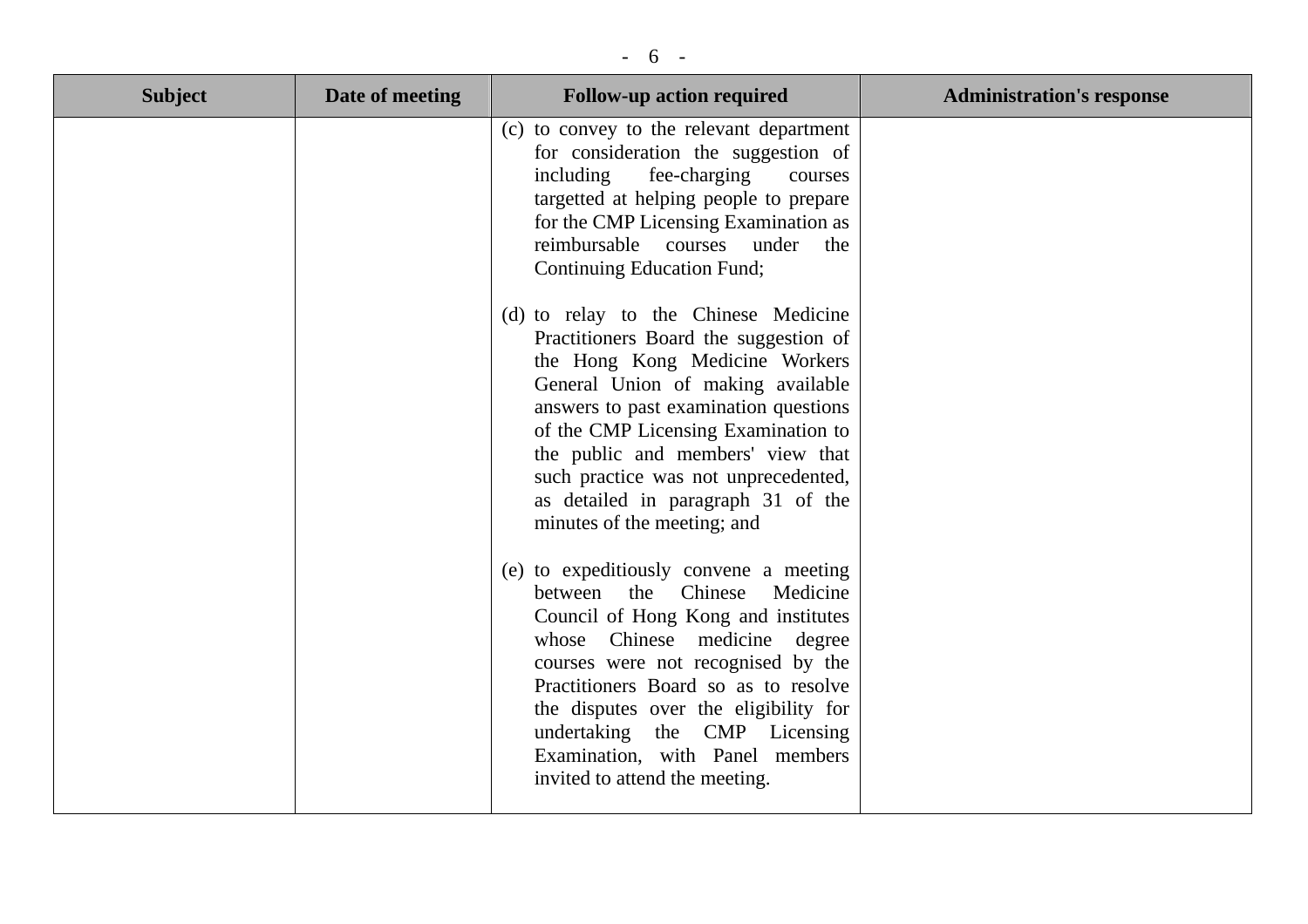| <b>Subject</b>                                                                                                                                                        | Date of meeting                                                          | <b>Follow-up action required</b>                                                                                                                                                                                                                   | <b>Administration's response</b>                                                                                                                                                                                                                                                                                                   |
|-----------------------------------------------------------------------------------------------------------------------------------------------------------------------|--------------------------------------------------------------------------|----------------------------------------------------------------------------------------------------------------------------------------------------------------------------------------------------------------------------------------------------|------------------------------------------------------------------------------------------------------------------------------------------------------------------------------------------------------------------------------------------------------------------------------------------------------------------------------------|
| of<br>Enforcement<br>the<br>smoking<br>statutory<br>prohibition<br>and<br>introduction<br>proposed<br>fixed<br>of a<br>penalty<br>for<br>smoking<br>system<br>offence | 1 June 2007                                                              | The Administration was requested to<br>provide supplementary information on the<br>procedures and time taken by the Tobacco<br>Control Office in processing complaints<br>about smoking offence.                                                   | The Administration will provide a written<br>response shortly.                                                                                                                                                                                                                                                                     |
| in<br>the<br>10. Increase<br>commitment<br>approved<br>for the<br>Health<br>and<br>Health<br>Services<br><b>Research Fund</b>                                         | 1 June 2007                                                              | The Administration was requested to<br>provide information on the amount of<br>funding granted to each approved project<br>and whether there was any application<br>which was worthy of support but could not<br>be supported due to lack of fund. | The Administration will provide a written<br>response shortly.                                                                                                                                                                                                                                                                     |
| 11. Mortuaries<br>in public<br>hospitals                                                                                                                              | 11 June 2007                                                             | HA was requested to look into the<br>operating hours of mortuaries in public<br>non-acute and rehabilitation hospitals and<br>revert to the Panel later.                                                                                           | The Administration will provide a written<br>response shortly.                                                                                                                                                                                                                                                                     |
| 12. Implications<br>of<br>the<br>2006 Starting Salaries<br>Survey findings on the<br>subvented organisations<br>in the healthcare and<br>welfare sectors              | 25 June 2007<br>(joint meeting with the<br>Panel on Welfare<br>Services) | HA was requested to carefully consider the<br>views expressed by deputations and<br>members at the meeting in its review of<br>the total remuneration packages of its<br>staff, and revert to the Panel later.                                     | The HA announced the new career structure<br>for doctors in public hospitals on 28 August<br>2007, and announced the proposal on new<br>starting salary structures for the nursing,<br>allied health and other non-clinical staff<br>groups on 3 September 2007.<br>The Administration will provide a written<br>response shortly. |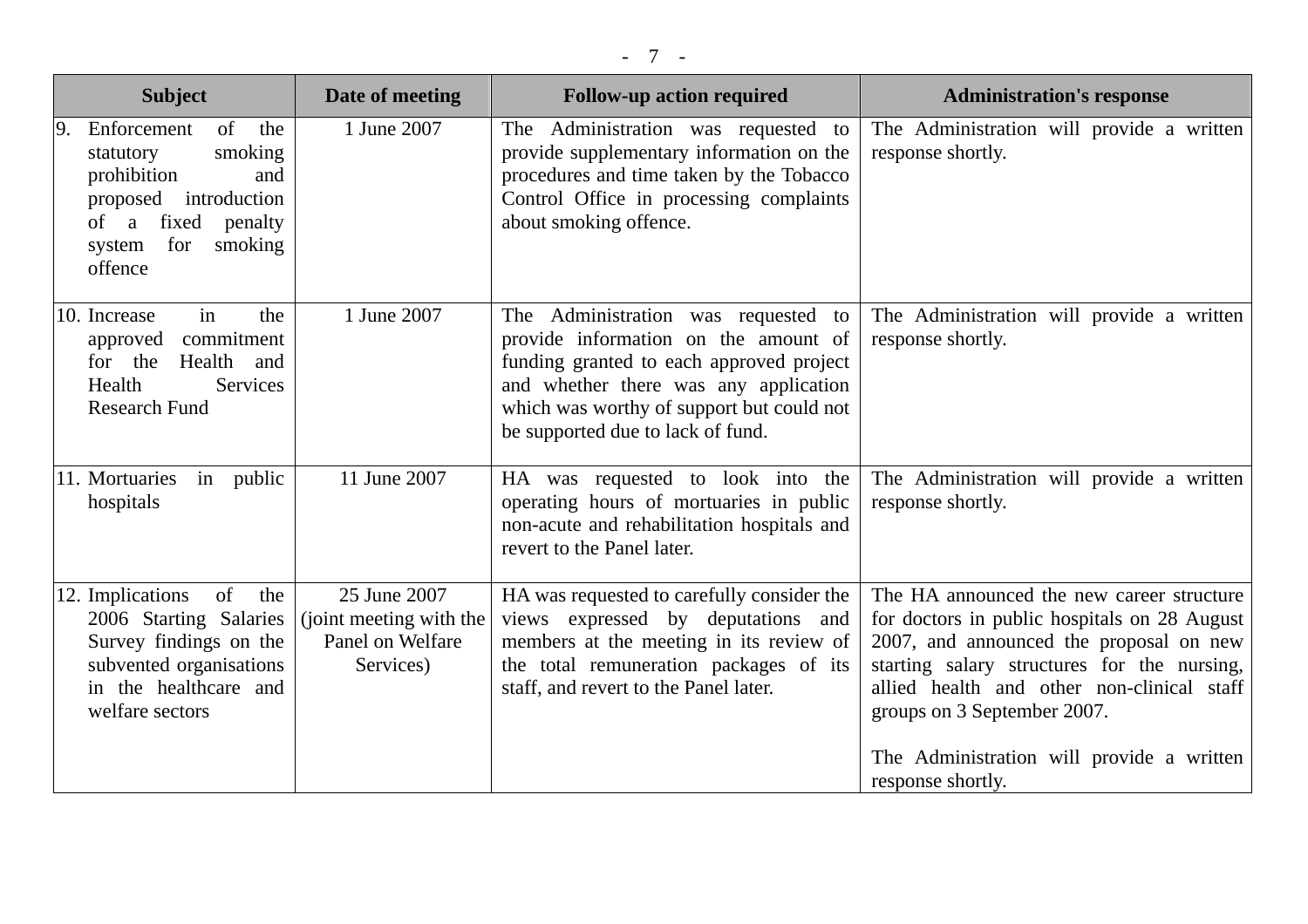| $-8$                                                                |                 |                                                                                                                                                                                                                                                                   |                                                                |  |
|---------------------------------------------------------------------|-----------------|-------------------------------------------------------------------------------------------------------------------------------------------------------------------------------------------------------------------------------------------------------------------|----------------------------------------------------------------|--|
| <b>Subject</b>                                                      | Date of meeting | <b>Follow-up action required</b>                                                                                                                                                                                                                                  | <b>Administration's response</b>                               |  |
| 13. Shortage<br>medical<br>of<br>staff in the Hospital<br>Authority | 9 July 2007     | The Administration was requested to<br>provide information on -<br>(a) its projected manpower demand for<br>different healthcare professionals in<br>Hong Kong in the coming years and<br>the number of places in medical and<br>nursing programmes funded by the | The Administration will provide a written<br>response shortly. |  |

|  | Hong Kong in the coming years and<br>the number of places in medical and<br>nursing programmes funded by the<br>Government that would be provided to<br>meet such manpower demand;                                                                   |  |
|--|------------------------------------------------------------------------------------------------------------------------------------------------------------------------------------------------------------------------------------------------------|--|
|  | (b) the methodology used by HA in<br>deploying nurses;                                                                                                                                                                                               |  |
|  | (c) the methodology for<br>estimating<br>long-term manpower demand of HA;                                                                                                                                                                            |  |
|  | (d) ways to improve the management<br>culture of HA to avoid situations, such<br>as only informing contract doctors<br>close to the expiry of their contract<br>whether their contract would be<br>renewed and unequal pay for the same<br>work; and |  |
|  | (e) future supply of medical and nursing<br>graduates to avoid any shortfall or<br>oversupply of doctors and nurses.                                                                                                                                 |  |
|  | HA was requested to provide a report on<br>the progress made in addressing pay<br>disparity amongst its healthcare staff.                                                                                                                            |  |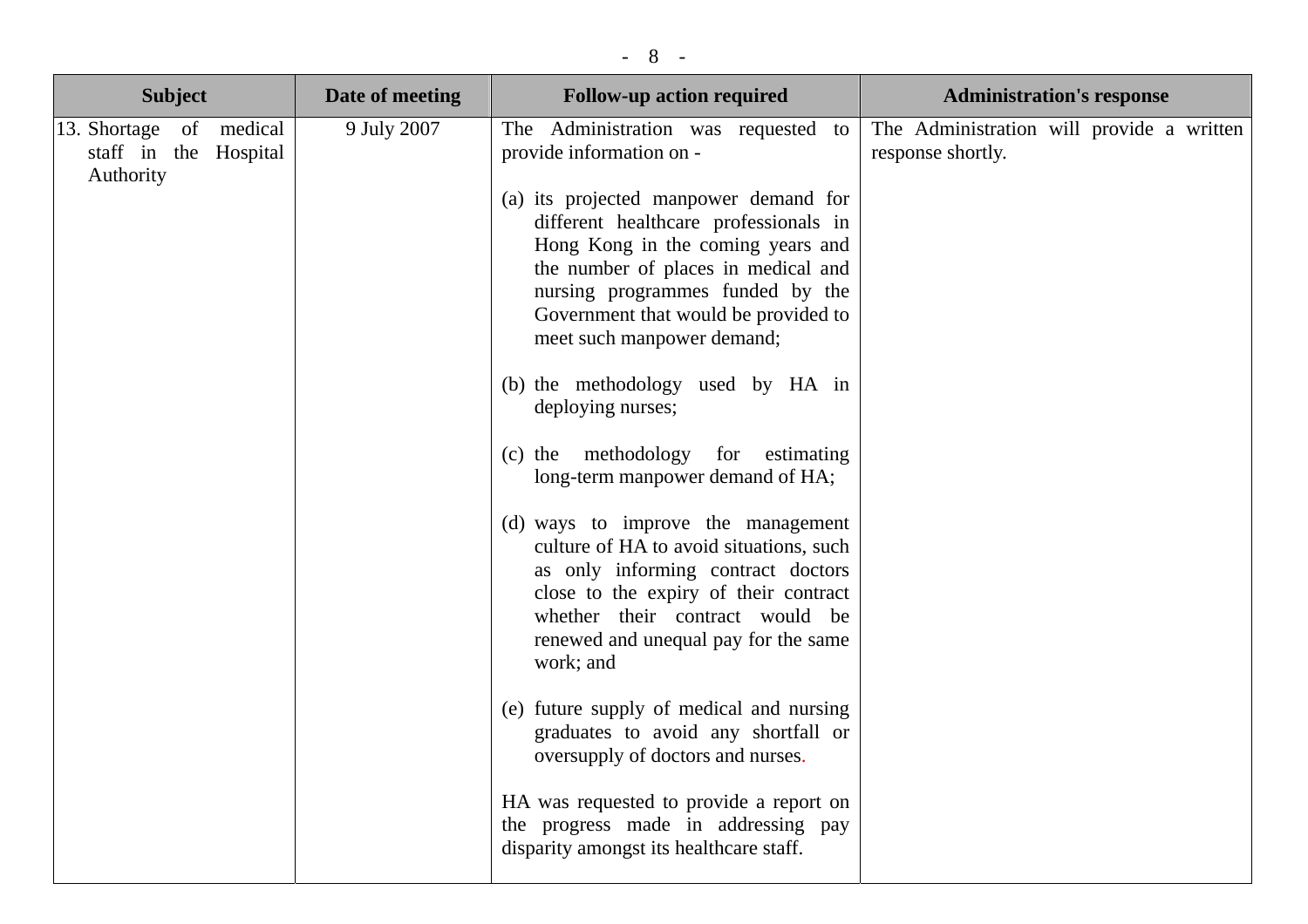|--|--|

| <b>Subject</b>                              | Date of meeting | <b>Follow-up action required</b>                                                                                                                                                                | <b>Administration's response</b>                               |
|---------------------------------------------|-----------------|-------------------------------------------------------------------------------------------------------------------------------------------------------------------------------------------------|----------------------------------------------------------------|
| 14. Medical<br>services<br>in<br>Tung Chung | 17 July 2007    | The Administration was requested to<br>provide a written response to the motion<br>passed by the Panel at the meeting in three<br>months' time. The wording of the motion<br>reads as follows - | The Administration will provide a written<br>response shortly. |
|                                             |                 | "鑒於東涌地位偏遠,而人口日漸增<br>長,加上附近機場、愉景灣及主要旅<br>遊設施對醫療服務的需求,本委員會<br>認為政府應從速興建北大嶼山醫院,<br>並履行承諾於2011年開始分期投入服<br>務,於2012年全面展開服務。在醫院<br>落成前,應推行下列措施:                                                        |                                                                |
|                                             |                 | 提供廿四小時門診服務;<br>$(-)$<br>增加門診籌額,並改善預約服<br>$\left(\square\right)$                                                                                                                                 |                                                                |
|                                             |                 | 務,撥出部分名額讓病人親身<br>輪候,以方便長者;                                                                                                                                                                      |                                                                |
|                                             |                 | 在公務員優先的原則下,開放<br>$(\equiv)$<br>牙科服務給市民使用;                                                                                                                                                       |                                                                |
|                                             |                 | $(\mathbb{Z})$<br>提供七天門診服務;及                                                                                                                                                                    |                                                                |
|                                             |                 | 盡快提供急症過渡服務。"<br>(五)                                                                                                                                                                             |                                                                |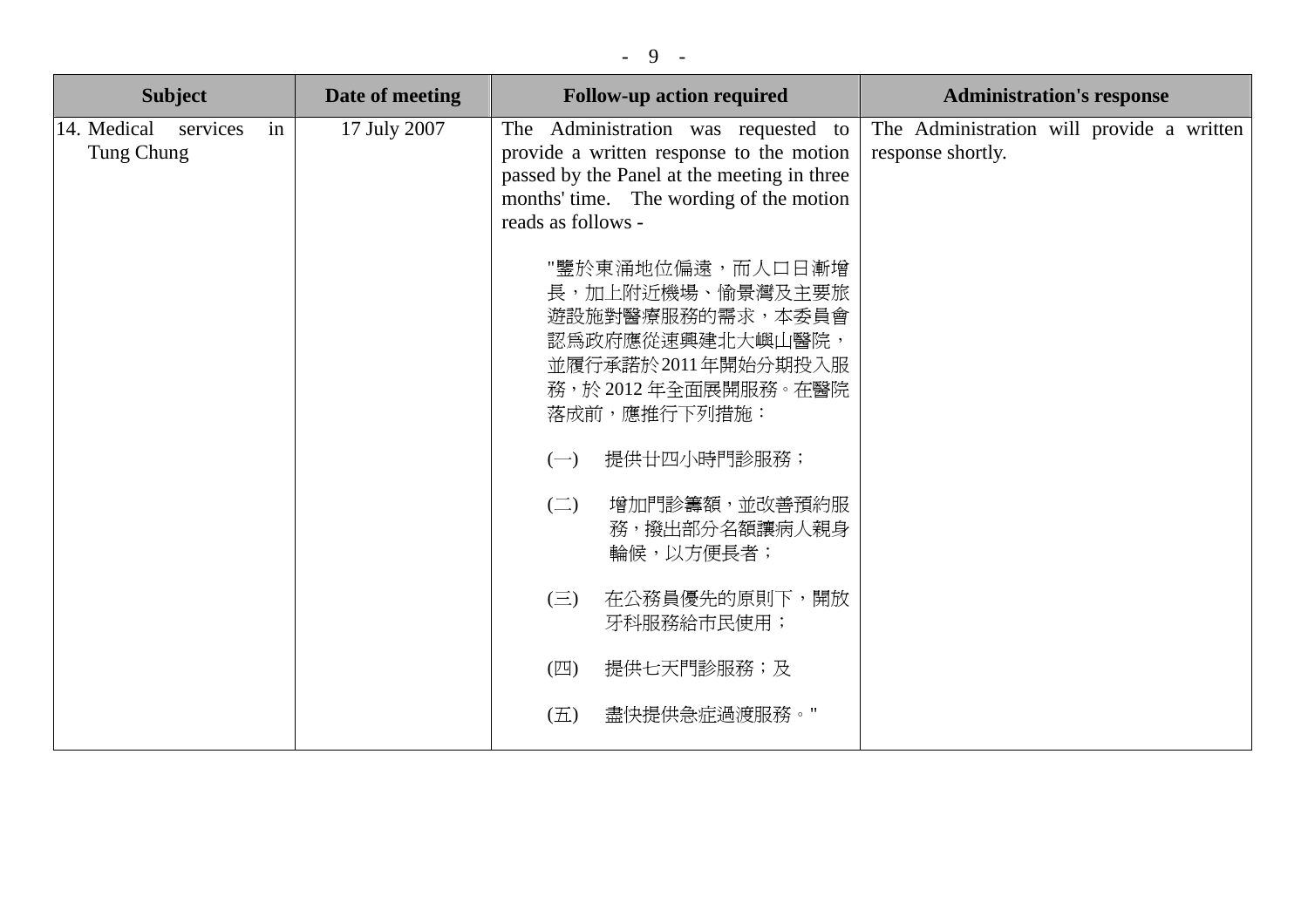## - 10 -

| <b>Subject</b> | Date of meeting | <b>Follow-up action required</b>                                                                                                                                                                                                                                                                                                                                                                                                                                                                                                                                                                                                                                                                                                                                                                                                                                    | <b>Administration's response</b> |
|----------------|-----------------|---------------------------------------------------------------------------------------------------------------------------------------------------------------------------------------------------------------------------------------------------------------------------------------------------------------------------------------------------------------------------------------------------------------------------------------------------------------------------------------------------------------------------------------------------------------------------------------------------------------------------------------------------------------------------------------------------------------------------------------------------------------------------------------------------------------------------------------------------------------------|----------------------------------|
|                |                 | (Translation)<br>"That, given the remote location of<br>Tung Chung and its growing<br>population, coupled with the demand<br>for medical services arising from the<br>airport, Discovery Bay and major<br>tourist facilities nearby, this Panel<br>considers that the Government<br>should expeditiously construct the<br>North Lantau Hospital ("NLH") and<br>honour its pledge for NLH to<br>commence operation by phases from<br>2011 and be in full operation in<br>2012. Before the commissioning of<br>NLH, the following measures should<br>be introduced:<br>providing round-the-clock<br>(a)<br>outpatient service;<br>increasing the consultation<br>(b)<br>slots for outpatient service and<br>improving the booking service<br>allocating<br>by<br>some<br>consultation slots to patients<br>who queue in person for the<br>convenience of the elderly; |                                  |